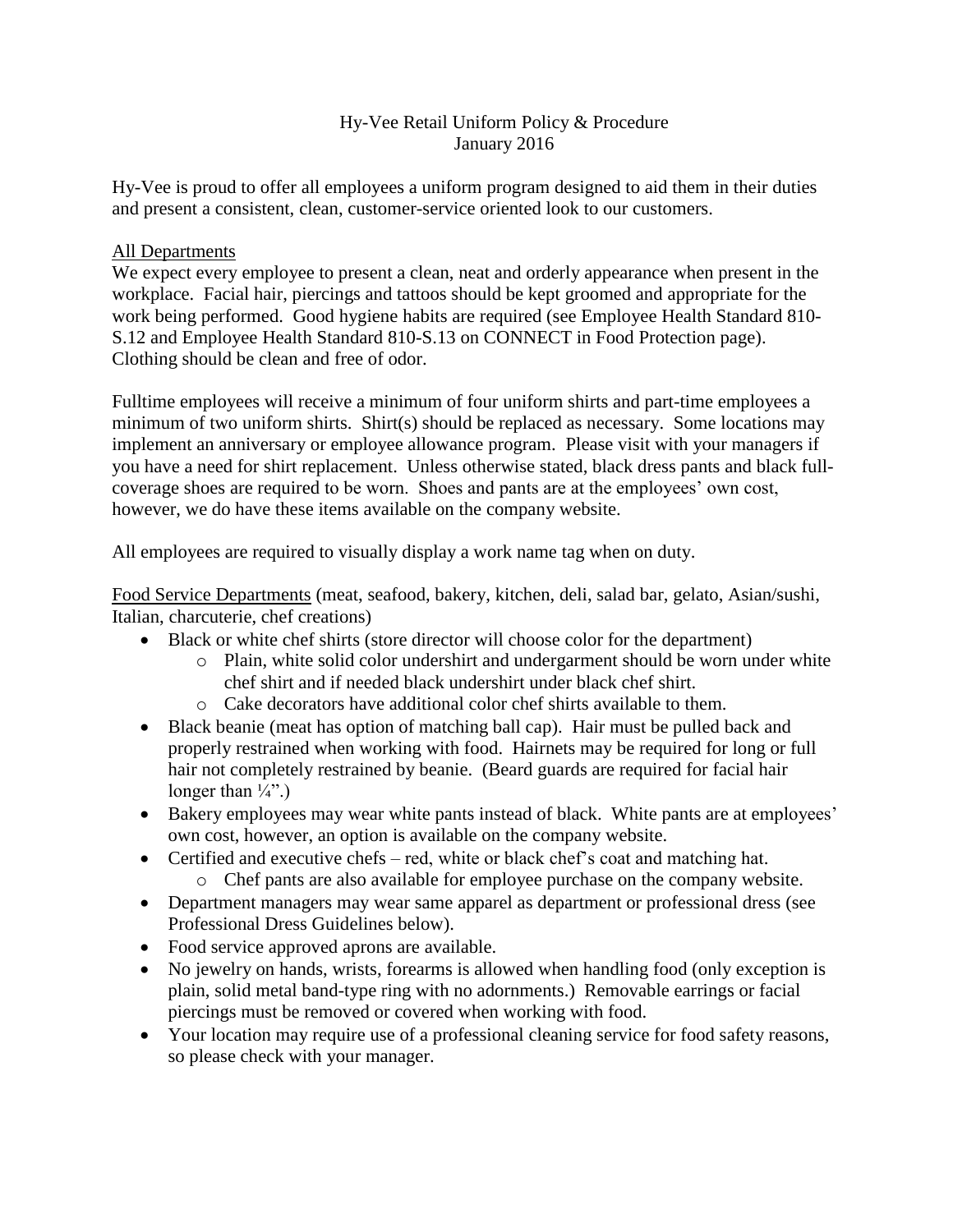Center Store (cashier, courtesy clerks, Aisles Online, delivery, grocery, frozen, dairy, Health Market, wine and spirits, C Store, operations areas, GM, customer service, floral, produce, Club/DISH Room, HBC)

- Uniform shirt (checked, long-sleeved, button-down shirt)
	- o Top button may be unbuttoned
	- o Ties are not required
	- o Men shirt should be worn tucked in.
	- o Women shirt may be tucked in or untucked if appropriate length or the employee wishes to hem.
	- o If dress pants have belt loops a belt should be worn.
- Black Hy-Vee logo or Aisles Online logoed apron may be provided.
- Pewter floral aprons with logo may be provided.
- Approved black layering options are available for purchase on the company website.
	- o Employees required to work in lower temperatures such as frozen, dairy, delivery, and courtesy clerks, will be provided a layering piece appropriate for the temperature.
- Managers should be in professional dress (see Professional Dress Guidelines below).

### **Coffee**

- Uniform shirt (black logoless short-sleeve polo or long-sleeve button down)
- Vendor approved apron
- Approved black layering options are available for purchase on the company website.
- Vendor-approved head wear must be worn if required by state health board.

### Night Stock and Backroom

- Uniform shirt (black logoed polo)
- Jeans may be worn
- Black logoed apron may be provided.
- Approved black layering options are available for purchase on the company website.

### Lawn and Garden

- Uniform shirt (green logoed polo)
- Jeans may be worn. Khaki, black or jean shorts two inches above knee may be worn. Jeans and shorts should be in good repair.
- Black logoed apron may be provided.
- Approved black layering options are available for purchase on the company website.

### Service Technicians

- Uniform shirt (black logoed polo)
- Jeans may be worn.
- Approved black layering options are available for purchase on the company website.

### Market Grille

- Uniform shirt (black logoed short-sleeve polo or long-sleeve button-down)
- Chalk-stripe apron